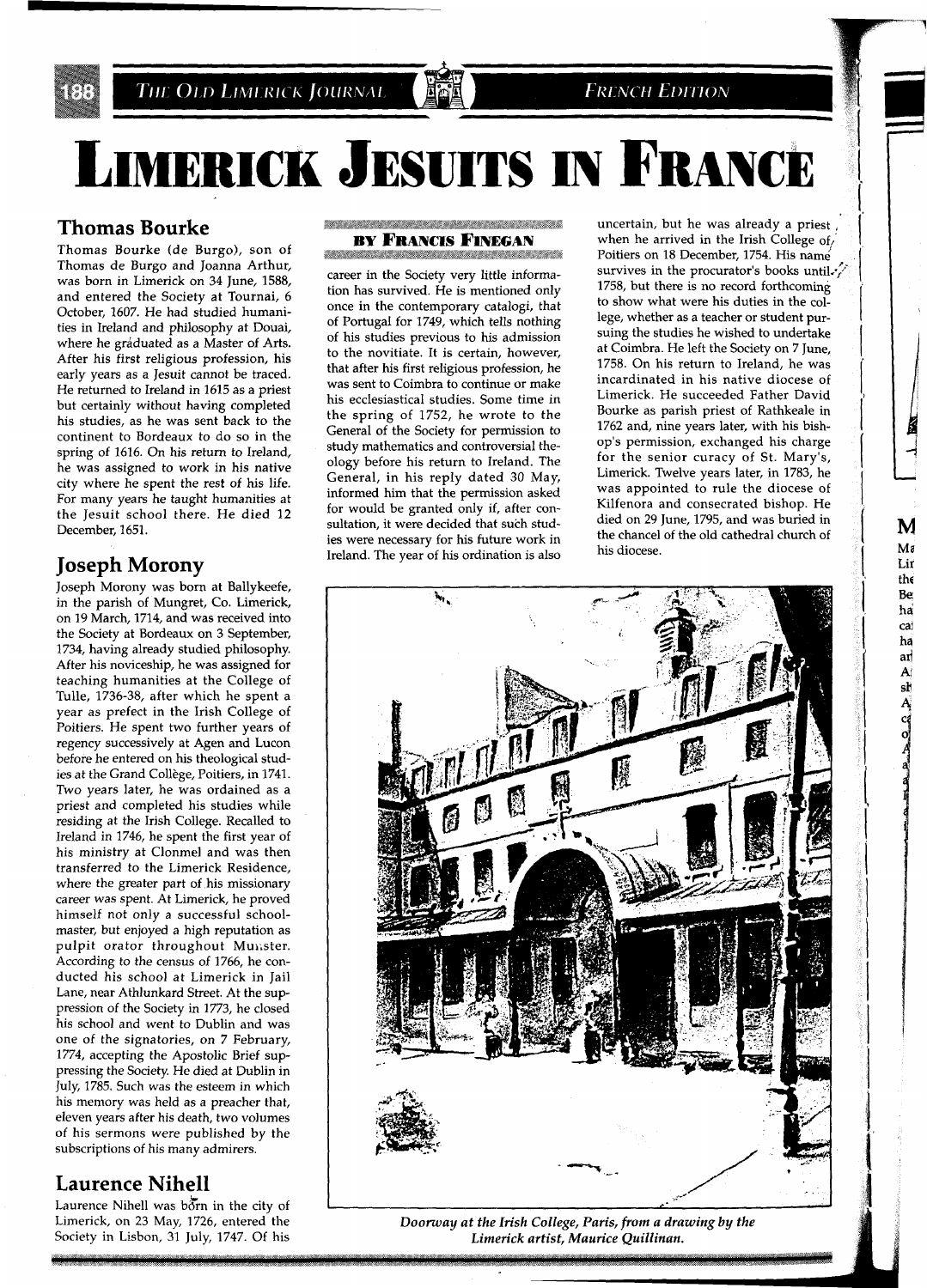

*7'he Irish College in Paris, from a drawing by Maurice Quillinan.* 

#### **Matthew O'Hartegan**

Matthew O'Hartegan was born in Limerick in August, 1600, and entered the Society at Bordeaux, 8 January, 1626. Before his admission to the novitiate, he had been preparing himself for a lay career, for, in addition to philosophy, he had studied jurisprudence for four years and had graduated as a Master of Arts. After his noviceship, he was sent for a short period of regency to the College of Agen and then commenced his theological studies at Bordeaux in 1630. He was ordained as a priest in the spring of 1633. At the end of his course, which he accomplished with distinction, he was appointed professor of philosophy at Pan. Two years later, he was transferred as minister to the College of La Rochelle in 1636 and, at the end of a year there, was recalled to the Irish mission. There is no record of his sojourn in Ireland except that he made his solemn profession in Waterford, 15 August, 1651. It is reasonable to conjecture, however, that he was known to members of the newly constituted Confederation of Kilkenny, as he was entrusted the following year by the Confederates to represent them at the Court of France. The superior of the mission duly notified the General of Father O'Hartegan's business in that country.

On 23 July, 1643, the Supreme Council formally appointed O'Hartegan and Geoffrey Baron, nephew of Luke Wadding, O.F.M., agents to the French Court. O'Hartegan continued to live in Paris until May, 1646, when, having finished or resigned his agency, he returned to Bordeaux. In the course of his business, he earned the distrust of Queen Henrietta Maria, wife of Charles I. Letters reflecting on the Queen and purporting to have been, written by O'Hartegan were seized and published at London.

The forged letter, however, was a favourite weapon of counter-diplomacy, and even the Supreme Council, which was becoming more and more Ormondist and divisive of Irish interests, was not convinced that O'Hartegan was the author of the letters, the originals of which were never produced.

Two years after his return to Bordeaux, the General, Fr. Caraffa, in a request to the provincial at that city to summon a consultors' meeting to choose a priest of their province to conduct an extraordinary visitation of the Irish mission, nominated Matthew O'Hartegan to take part in the consultation. The choice fell on Mercure Verdier who, very probably, owed much of his remarkable grasp of the tangled politico-religious situation in Ireland to his discussions with O'Hartegan.

O'Hartegan was never recalled to the Irish mission. In his own province of Aquitaine, he held many posts of responsibility: he was professor of philosophy at Bordeaux, 1646-48; Pau, 1648-50; and Agen, 1657-60. He conducted weighty business for his province at Paris, and for a brief period was superior at Bayonne. In 1660, he was assigned to the Grand College of Poitiers, where he served as operarius until his death, 2 May, 1666.

# **Thady Simon O'Molony**

Thady Simon O'Molony was born at Limerick, on 28 October, 1690, and entered the Society at Paris, 13 September, 1708. After his first religious profession, he studied philosophy in the same city and spent his regency successively at the colleges of Rennes and Eu. He began his theological studies at La Flèche, 1720, but, after a year there, returned to Paris to complete them at the College de Louis le Grand where he was ordained priest in 1723. At the end of his studies, he made his tertianship at Rouen, 1724-25, and then resumed his long teaching career in the colleges of his province: professor of philosophy successively at Quimper, Rouen and Paris, 1725-1733; prefect of studies for the junior scholastics 1733-34; professor of mathematics at Paris, 1734-35, at Compiegne, 1735-36. About this time, he was mentioned as a possible successor to the rectorship of the Irish College of Poitiers, but his name drops out henceforth from the Irish correspondence. In 1736, he was appointed professor of mathematics and hydrography at the College of Nantes where he taught for more than twenty years. Sometime after 1757, he retired from teaching but remained on as spiritual father of the Nantes community and operarius at the church down to the dissolution of the Society in France in 1761/2. His name then disappears from the records, so that the date and place of his death are unknown.

### **Nicholas Punch**

Nicholas Punch was born at Limerick, in 1599, and became a priest before he entered the Society at the Dublin novitiate in 1629. He made no studies abroad after his first religious profession, but entered immediately on his missionary career as a Jesuit. He worked at Limerick as schoolmaster, catechist and confessor, and later became minister and procurator at the Limerick residence. Fr. Verdier reported favourably on his humility and candour and the satisfactory manner in which he discharged his duties. After the fall of Limerick, nothing is known of him until 1658, when he turned up in the Paris province. He was then stationed by the provincial of Paris at the College of